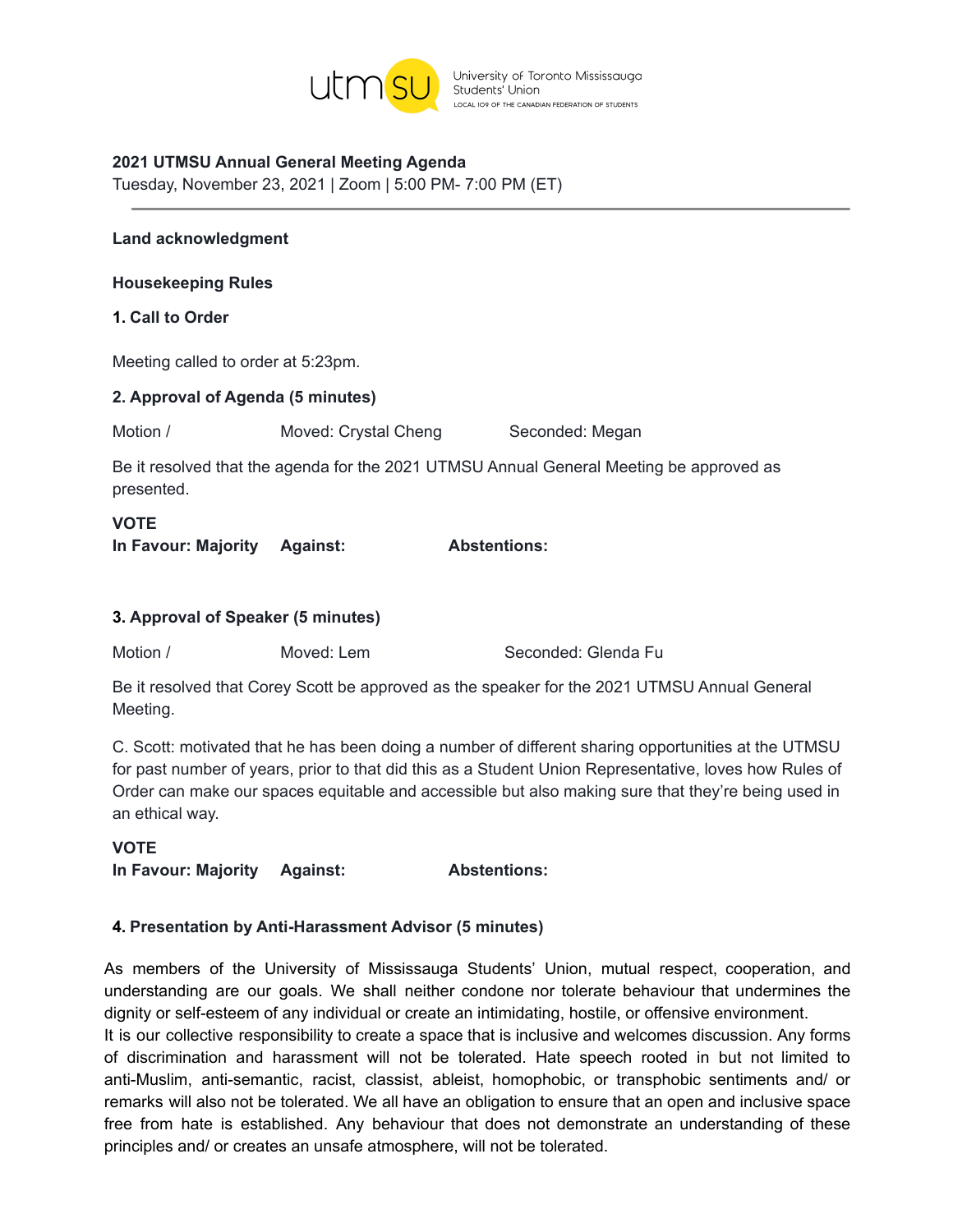

University of Toronto Mississauga Students' Union LOCAL IO9 OF THE CANADIAN FEDERATION OF STUDENTS

#### **5. President's Address (10 minutes)**

M. Yakubi: Since the last Annual General Meeting in 2020, the world has changed significantly due to COVID-19. Throughout all of this, the UTMSU has continued to host interactive online and in-person events, new and improved cost-saving services, and crucial advocacy to address the difficulties of being a student in post-secondary. We were thrilled to welcome first years to campus with our first ever virtual orientation; Cyber 2021. Throughout the year, we continued to host various events to encourage students to meet new friends, get involved with our Student Union, and take part in our community through events like Sauga Fest, Halloweek, and Plant Night just for our second year students. As we are starting to transition to in-person classes, many of our difficulties did not disappear during the pandemic. That is why the UTMSU continues to run campaigns like Know Your Academic, My Mental Health Matters, United for Equity, Consent is Mandatory, No means No, Education For All, and Safe Return to Campus. Though the Student Center was closed for most of the year, UTMSU has adapted its services and supported students with Off-Campus Housing Support, the Food Center, our brand-new Mental Health Peer Support Program, Bursaries, and the Laptop Rental Program. We also had new programs like the Textbook Exchange and Job Readiness. In January, we will start a new program called the Home Gym Rental Services. We look forward to supporting members and working alongside you over the next 6 months to really ensure that student issues are placed at the forefront at UofT and the provincial government's priorities. Both Domestic and International students deserve a post-secondary education that is free, accessible, and safe for all. Throughout the night you will also hear more from each of your Executives, but I would also like to take this opportunity to thank our part-time staff, volunteers, Board members, and everybody who work so hard to make the students' lives better. Once again, thank you so much for coming out tonight.

### **6. Approval of Minutes (10 minutes)**

Motion / Moved: Mitra Yakubi Seconded: Esrah Akasha Be it resolved that the minutes from the 2020 Annual General Meeting be approved as presented.

#### **VOTE**

**In Favour: Majority Against: Abstentions:**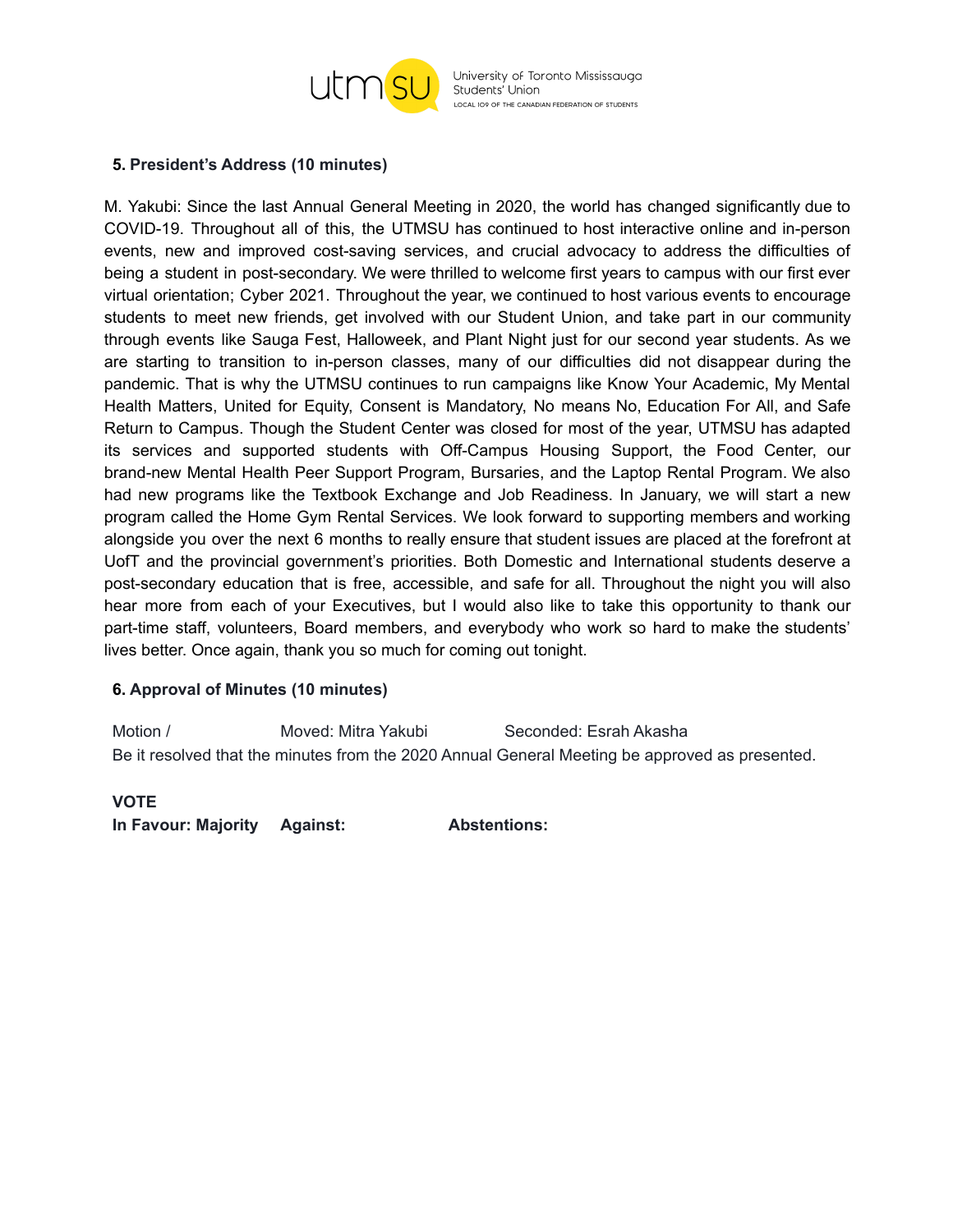

## **7. Receipt of the 2020/2021 Audited Financial Statements - UTMSU & Blind Duck Pub - Appendix A & B (25 minutes)**

Motion / Moved: Wei Lai Seconded: Glenda Fu

Be It Resolved That the audited financial statements of the Erindale College Students Union (Operating as UTMSU) and the Blind Duck for the fiscal year ending April 30th, 2021 be received as presented.

W. Lai: discussed the Blind Duck Audit and UTMSU Audit.

## **VOTE In Favour: Majority Against: Abstentions:**

### **8. Appointment of Auditors for 2021-2022 (10 minutes)**

Motion / Moved: Wei Lai Seconded: Esrah Akasha

Be It Resolved That Yale and Partners LLP be appointed as the external auditors for the Erindale College Students Union (Operating as UTMSU) and the Blind Duck for fiscal year ending April 30th, 2022.

W. Lai: been with an auditor for 2 years and since auditor's have to be switched after 7 years, we are good to continue with the same auditor, and recommend using this auditor for the 2021-2022 fiscal year

### **VOTE**

**In Favour: Majority Against: Abstentions:**

### **9. Executive Reports (30 mins)**

Motion / Moved: Megan Seconded: Alvin Stanislaus

Be It Resolved That the Report of the Executive be approved as presented.

M. Yakubi:

- My Mental Health Matters. During summer, continued with Summer care packages and delivered to around 100 plus students in GTA area contactless. Mental Health Awareness Week starting November 24, 2021, will have Games-night and end week with in-person Zumba. UTMSU advocating for tri-campus and department level against UMLAP policy and more embedded counsellors.
- Safe Return to Campus. Goal of this campaign is that return to campus is gradual. UTMSU launched emailer to make voices heard. Sent over 2000 emails sent (2000 students) and many students reached out to us personally about their personal experiences. Students were hoping to receive support through housing, and we were thinking to support students with housing, immigration resources, and academic accommodations. Will have follow-up meeting this week to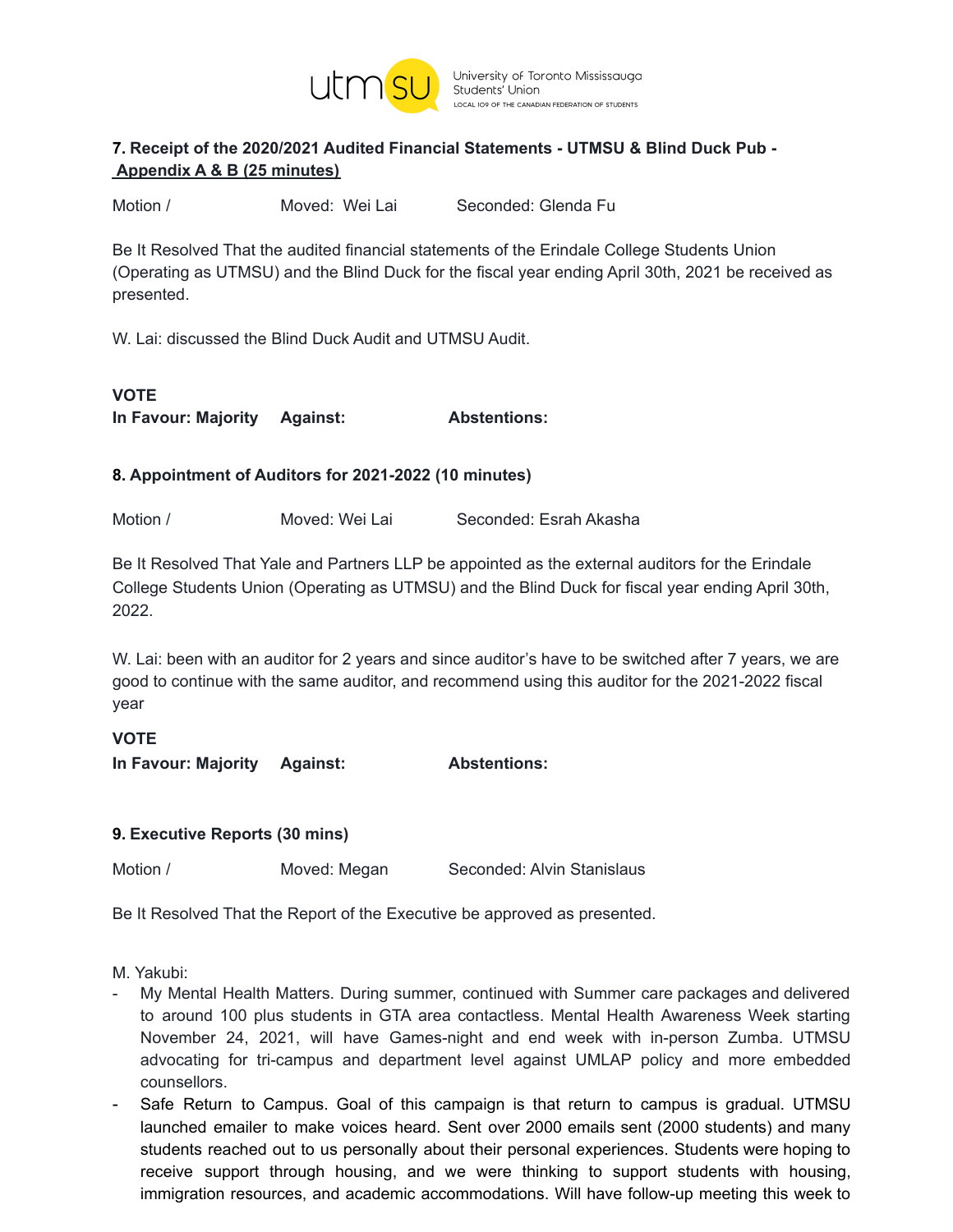

talk about next steps.

- Blind Duck was open for take-out for majority of year, start in-person dining when provincial guidelines allowed, purchased new patio and lounge furniture as well.
- Duck Stop, Convenient store operated by UTMSU, goal is to not make profit but sell items for less for students. It was closed for majority of year, but many high demand items were sold in the Blind Duck. Have re-opened in September with limited stock to accommodate residence and students at campus
- Health and Dental Plan. Some changes where there is an increase in coverage for vision care and mental health services starting September 2021. Student fees remain unchanged from previous semesters. Offered a refund for international students living outside during the pandemic for the Health and Dental Plan.
- Also, Peer Mental Health Support Program where trained 40 Peer support workers, there are virtual appointments available for this year
- UTMSU Textbook Exchange is a new service. Goal is to save students money and increase access to textbooks, where students bring in a textbook and/ or use a textbook in Student Centre. Currently operates Tuesdays and Fridays
- Health & Wellness Program is a also new program to promote physical and mental wellbeing of students and will be launching Gym Rental Services in January for home workouts
- Discussed Our Team. Looking ahead hoping to support student with Safe Return to Campus in January 2022, discussing on the University Mandated Leave of Absence Policy (UMLAP), and reviewing and making recommendations about the UofT Sexual Violence Policy.

### M. Barre:

- Education For All. Had a townhall, educational pieces around social media myth busters, chalking event, a panel on the fight for Free Education in Ontario and Beyond, and outreaching during Halloweek, Culture Fest and Frost Week on Education For All
- Fairness for International Student. International students also deserve free and accessible education. Started International Students Roundtable. Made sure we take direction from international students and what they need. We will continue to meet with UofT administration, City of Mississauga, Members of Parliament to support International Students
- International Student Orientation: give International Students tools and resources needed to ensure a smooth transition into first year in a new country.

### R. Tomlinson:

- United for Equity. Aims to challenge all forms of discrimination and oppression in-campus and off-campus. Some of the work done is Equity handbook, which was released last year, to support and educate students on equity topics. It also contains resources both internal and external to UTM. Had closed spaces for marginalized communities and were able to readily hold three closed spaces. Also did Unlearning and Learning Sustainability seminars
- Queer Orientation. This year held three events; Mocktails and Tie-Dyeing, Create You with PicCrew, and 2SLGBTQ+ Town Hall
- Had Indigenous History Month and Pride Month
- Bursaries: UTMSU distributed \$100,000 in bursaries last year, reintroduced International Student and COVID bursaries, and created Racialized Community Involvement Grant
- UTMSU Food Centre continues to provide food throughout the pandemic, and we moved the Food Center from Davis to Student Centre.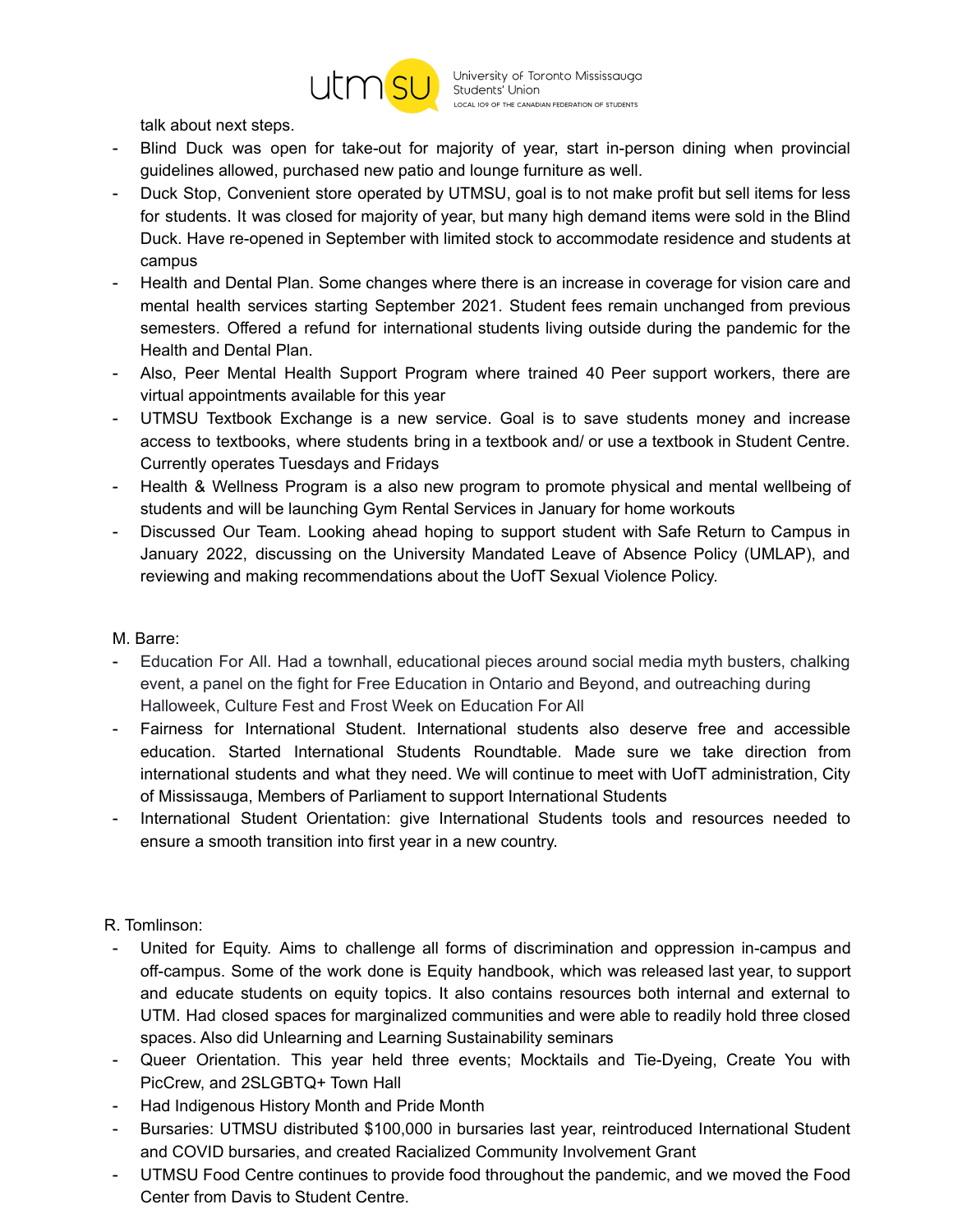

#### T. Afrah

- Orientation Cyber '21, first ever hybrid orientation. Had over 1000 participants over the week. Also had smaller in-person activities. Sauga Fest is another event. We also had secondary exclusive plant seed event to welcome second year students to campus for the first-time ever. And featured giveaways.

#### W. Lai

- Chinese Student Orientation. UTMSU We-Chat team has hosted Chinese Student Orientation for almost 5 years. It includes ice breakers, information session, messages from professors, and campus tour vlogs for those unable to come to Canada
- Job Readiness Support is new for 2021/2022 year. Collaborated with both in-campus and off-campus departments. Added a free service every Thursday for students to get Professional photos taken.
- Free Tax Clinic in partnership with the Canada Revenue Agency. Will have a hybrid clinic for students for March 2021.

#### M. J. Carlos

- Academic Advocacy Week: week long event. This year had Scavenger Hunt and Escape Room. Partnered with AIU, RGASC, DLS to cover topics such as student rights, resources available to support academic journey, and legal resources.
- Also had Exam Destressors; in-person barbeque called Oh My Grill
- Discussed Solidarity Partners.

### **VOTE**

**In Favour: Majority Against: Abstentions:**

### **10. Other Business**

### **11. Adjournment**

Motion / Moved: Mitra Yakubi

Seconded:Alvin Stanislaus

Be it resolved that the meeting be adjourned at 6:30pm.

### **VOTE**

**In Favour: Against: Abstentions:**